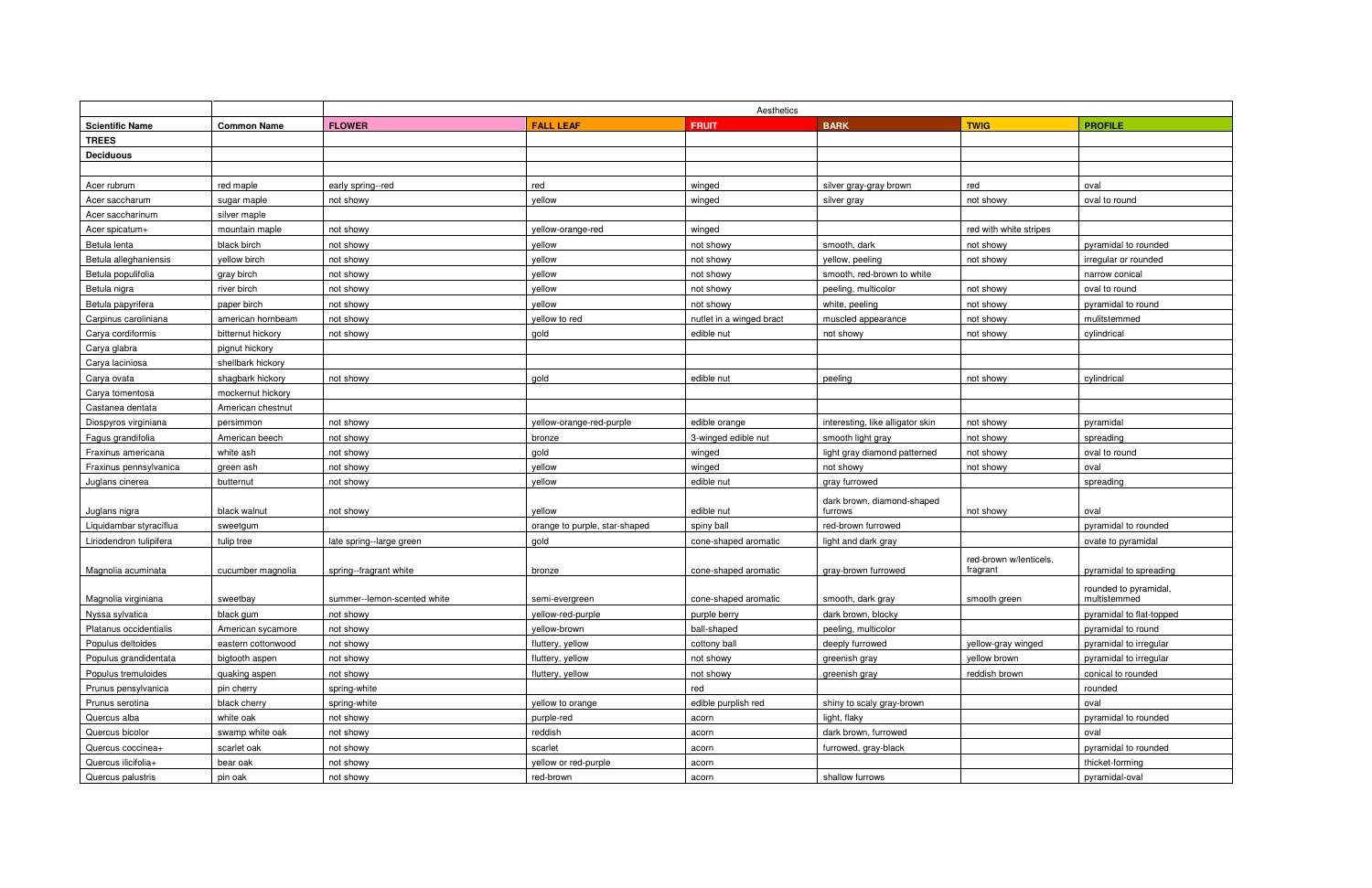| Quercus prinus                 | chestnut oak         | not showy                   | yellow-brown                     | acorn                | chunky, dark            |             | pyramidal-rounded        |
|--------------------------------|----------------------|-----------------------------|----------------------------------|----------------------|-------------------------|-------------|--------------------------|
| Quercus rubra                  | red oak              | not showy                   | red to tan                       | acorn                | shallow furrows         |             | rounded                  |
| Quercus velutina               | black oak            | not showy                   | red-brown                        | acorn                | black, deeply furrowed  |             | pyramidal to irregular   |
| Salix nigra                    | black willow         |                             |                                  |                      |                         |             |                          |
|                                |                      |                             |                                  |                      |                         |             |                          |
| Sassafras albidum+             | sassafras            | not showy                   | 3 shapes, scented, red to yellow | purple-black         | corky, red-brown        |             | pyramidal to irregular   |
| Tilia americana                | basswood             | spring-sweet scented, white | not showy                        | fuzzy nutlet         | long ridges             |             | spreading                |
| Ulmus americana                | American elm         | not showy                   | not showy                        | winged               | dark gray, ridged       |             | columnar to rounded      |
| Ulmus rubra                    | slippery elm         |                             |                                  |                      |                         |             |                          |
|                                |                      |                             |                                  |                      |                         |             |                          |
| Evergreen                      |                      |                             |                                  |                      |                         |             |                          |
| Chamaecyparis thyoides         | Atlantic white cedar |                             |                                  |                      |                         |             |                          |
| Juniperus virginiana           | eastern red cedar    |                             | evergreen, cedar-scented         | waxy blue berry      | peeling red             |             | narrow, columnar         |
| Picea glauca                   | white spruce         |                             |                                  |                      |                         |             |                          |
| Picea mariana                  | black spruce         |                             |                                  |                      |                         |             |                          |
| Picea rubens                   | red spruce           |                             |                                  |                      |                         |             |                          |
| Pinus resinosa                 | red pine             | not showy                   | evergreen                        | small cone           | platy, orange-brown     |             | oval                     |
| Pinus rigida                   | pitch pine           | not showy                   | evergreen                        | persistent cone      | light brown             |             | conical to irregular     |
| Pinus strobus                  | eastern white pine   | not showy                   | long, soft evergreen needles     | long cone            | smooth gray-green       | silver gray | conical to irregular     |
| Pinus virginiana               | Virginia pine        | not showy                   | evergreen                        | persistent cone      | red-brown               |             | pyramidal to flat-topped |
| Thuja occidentalis             | northern white cedar | not showy                   | evergreen but yellows in cold    | small cone           | gray & red-brown strips |             | narrow, columnar         |
| Tsuga canadensis               | eastern hemlock      | not showy                   | evergreen                        | small cone           | gray-brown              |             | conical or pyramidal     |
|                                |                      |                             |                                  |                      |                         |             |                          |
| <b>SMALL TREES (up to 25')</b> |                      |                             |                                  |                      |                         |             |                          |
| Acer pensylvanicum*            | striped maple        |                             | yellow                           |                      | green & white stripe    |             | irregular                |
| Amelanchier arborea            | serviceberry         | early spring--white         | orange-red                       |                      | light gray              | not showy   | rounded                  |
| Amelanchier canadensis         | shad bush            | early spring--white         | gold                             | red to black         | light gray              | not showy   | multi-stemmed            |
| Amelanchier laevis             | smooth serviceberry  | spring--white               | orange-red                       | black                | light gray              | not showy   | multi-stemmed            |
| Aronia arbutifolia             | red chokeberry       | spring--white               | red-purple                       | red                  | not showy               | not showy   | multi-stemmed            |
| Aronia melanocarpa             | purple chokeberry    | spring--white               | red-purple                       | black                | not showy               | not showy   | multi-stemmed            |
| Asimina triloba                | pawpaw               |                             |                                  |                      |                         |             |                          |
| Celtis occidentalis            | hackberry            |                             |                                  |                      |                         |             |                          |
| Cornus alternifolia            | pagoda dogwood       | spring--white               | yellow with red-purple mixed in  | blue berry           |                         |             | varies                   |
| Cornus florida                 | flowering dogwood    | spring--white               | red to red-purple                | red berry            | like alligator skin     |             | rounded                  |
| Hamamelis virginiana           | witchhazel           | fall--yellow                | yellow                           | nutlet               |                         |             | rounded, multistemmed    |
| Malus coronaria                | American crabapple   | spring--pink or white       |                                  | edible red           |                         |             |                          |
| Morus rubra                    | red mulberry         |                             |                                  |                      |                         |             |                          |
| Ostrya virginiana+             | hophornbeam          | not showy                   | yellow-brown                     | interesting pod      | gray, exfoliating       |             | ovate to pyramidal       |
| Prunus americana               | wild plum            | spring--white               | yellow                           | red or yellow edible | not showy               |             | rounded to irregular     |
| Salix sericea                  | silky willow         |                             |                                  |                      |                         |             |                          |
|                                |                      |                             |                                  |                      |                         |             |                          |
| <b>SHRUBS</b>                  |                      |                             |                                  |                      |                         |             |                          |
| Alnus incana (A. rugosa)       | speckled alder       |                             |                                  |                      |                         |             |                          |
| Alnus serrulata                | smooth alder         |                             |                                  |                      |                         |             |                          |
| Amelanchier stolonifera        | running serviceberry |                             |                                  |                      |                         |             |                          |
| Baccharis halmifolia           | groundsel            |                             |                                  |                      |                         |             |                          |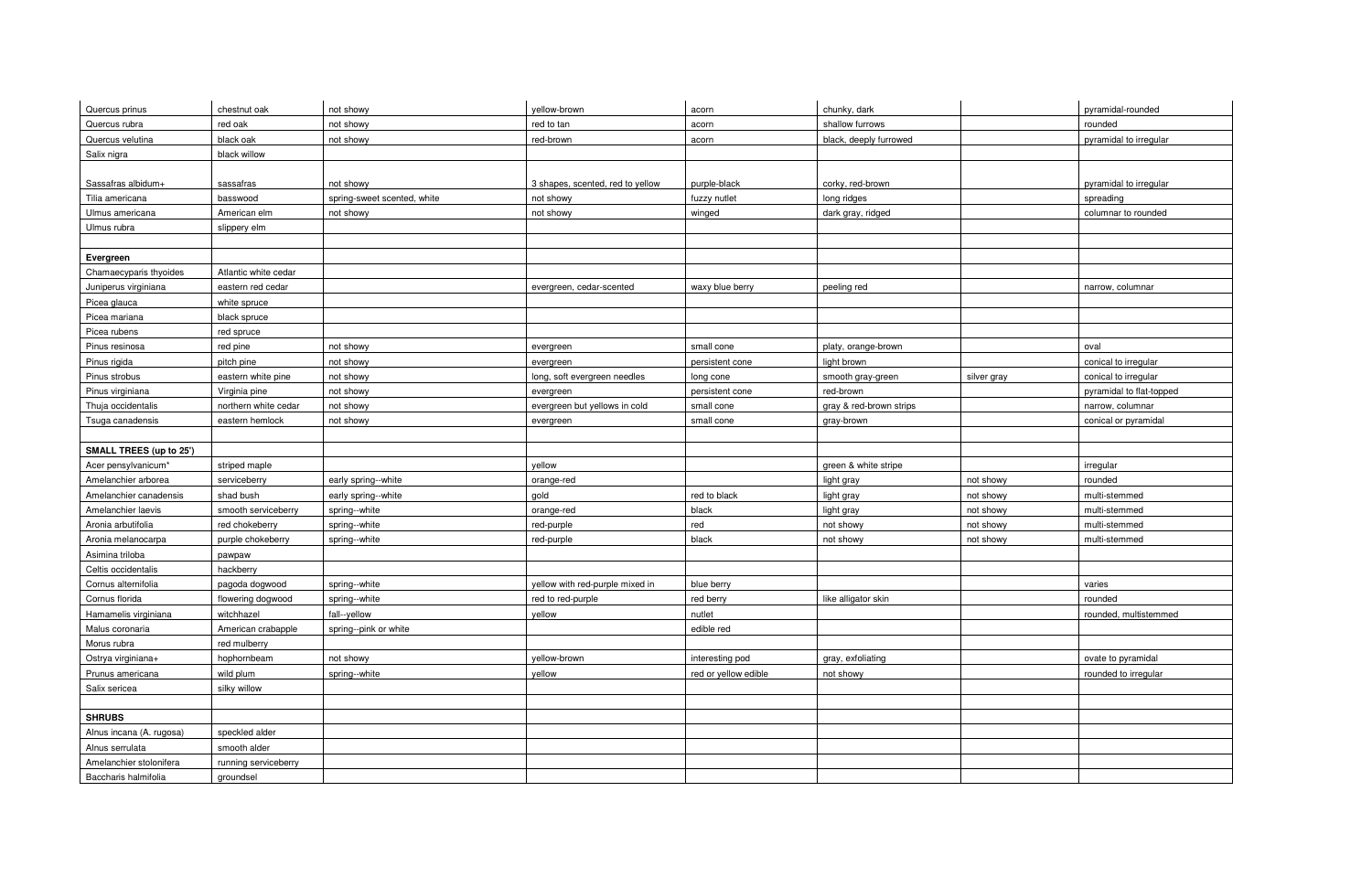| Carpinus caroliniana                        | musclewood                         |                             |                              |                            |                            |                       |                                 |
|---------------------------------------------|------------------------------------|-----------------------------|------------------------------|----------------------------|----------------------------|-----------------------|---------------------------------|
| Cephalanthus occidentalis                   | buttonbush                         | summer--white ball-shaped   | yellow                       | green & red ball-shaped    |                            | somewhat 4-sided      | rounded, multistemmed           |
| Chamaedaphne calyculata                     | leatherleaf                        |                             |                              |                            |                            |                       |                                 |
| Clethra alnifolia                           | sweet pepperbush                   | summer--fragrant white      | gold                         |                            |                            |                       | round to oval                   |
| Comptonia peregrina+                        | sweetfern                          |                             | fragrant, fern-like          |                            |                            |                       | spreading--2-4' tall            |
| Cornus ammomum                              | silky dogwood                      | early summer--white         |                              | blue                       |                            | red                   | rounded, multistemmed           |
| Cornus canadensis                           | bunchberry                         |                             |                              |                            |                            |                       |                                 |
| Cornus racemosa                             | gray dogwood                       | early summer--white         | red-purple                   | white berry                |                            |                       | irregular                       |
| Cornus sericea                              | red osier dogwood                  | early summer-white          | purple-red                   | white or pale blue berry   | purple-red                 | red                   | rounded, multistemmed           |
| Corylus americana                           | American hazelnut                  | early spring-yellow catkins | copper red                   | edible nut in leafy bract  |                            |                       | multistemmed, spreading         |
| Crataegus crusgalli                         | cockspur hawthorn                  |                             |                              |                            |                            |                       |                                 |
|                                             | northern bush                      |                             |                              |                            |                            |                       |                                 |
| Diervilla lonicera                          | honeysuckle<br>eastern leatherwood | summer--yellow              |                              |                            |                            |                       | rounded, multistemmed           |
| Dirca palustris                             |                                    | early spring-yellow         | yellow                       | gray to red berry          |                            | aromatic when crushed |                                 |
| Euonymus americanus                         | strawberry bush                    |                             |                              |                            |                            |                       |                                 |
| Gaylussacia baccata<br>Gaylussacia frondosa | black huckleberry<br>huckleberry   | early summer--white         |                              | blue-black edible berry    |                            |                       | 8-24" tall                      |
| Hibiscus moscheutos                         | swamp rose mallow                  | pink or white               |                              |                            |                            |                       |                                 |
|                                             |                                    | summer--white to pink       | not showy                    |                            |                            |                       | rounded, 3-5' tall              |
| Hydrangea arborescens<br>llex glabra        | wild hydrangea<br>inkberry         |                             |                              | black berry                |                            |                       |                                 |
| llex opaca                                  | American holly                     |                             | evergreen                    | red berry on female plants |                            |                       | pyramidal                       |
| llex verticillata                           | winterberry holly                  | not showy                   | evergreen<br>not showy       | red berry on female plants |                            |                       | oval to round, multistemmed     |
| Kalmia angustifolia                         | sheep laurel                       | summer--pink                | evergreen                    | not showy                  |                            |                       | spreading, 1-3" tall            |
| Kalmia latifolia                            | mountain laurel                    | late spring--pale pink      | evergreen                    | not showy                  |                            |                       | rounded, 5-12' tall             |
| Leucothoe racemosa                          | sweetbells                         | late spring--white          | reddish                      | not showy                  |                            | shiny red and green   | 4-6' tall                       |
|                                             |                                    |                             |                              | red berry                  | greenish brown w/lenticels | aromatic when crushed | rounded, 8-12' tall             |
|                                             |                                    |                             |                              |                            |                            |                       |                                 |
| Lindera benzoin                             | spice bush                         | early spring--yellow        | yellow--fragrant leaf & twig |                            |                            |                       |                                 |
| Myrica gale                                 | sweetgale                          |                             | fragrant evergreen           |                            |                            |                       |                                 |
|                                             |                                    |                             |                              | small, waxy, gray-green    |                            |                       |                                 |
| Myrica pensylvanica                         | northern bayberry                  | not showy                   | fragrant semievergreen       | berries on female plants   |                            |                       | multistemmed, 5-10'             |
| Nemopanthus mucronata                       | mountain holly                     |                             |                              |                            |                            |                       |                                 |
| Physocarpus opulifolius                     | ninebark                           | white                       | yellow brown                 |                            |                            |                       | recurving branches              |
| Potentilla fruticosa                        | shrubby cinquefoil                 | summer to fall--yellow      |                              | not showy                  |                            |                       | rounded, 1-4' tall              |
| Prunus maritima                             | beach plum                         |                             |                              |                            |                            |                       |                                 |
| Prunus pumila                               | sand cherry                        | fragrant white              |                              |                            |                            |                       |                                 |
| Prunus virginiana<br>Ptelea trifoliata      | choke cherry<br>Wafer-ash          |                             |                              |                            |                            |                       |                                 |
| Rhododendron canadense                      | white rhodora                      | spring--pinkish-purple      |                              | not showy                  |                            |                       | $1-3'$ tall                     |
| Rhododendron<br>periclymenoides             | pinxterbloom azalea                | late spring--pink           | dull yellow                  | not showy                  | not showy                  |                       | rounded to irregular, 4-6' tall |
| Rhododendron maximum                        | rosebay                            | summer--pink to white       | evergreen                    | not showy                  |                            | contorted             | spreading, multistemmed         |
| Rhododendron prinophyllum                   | roseshell azalea                   | late spring--pink           |                              | not showy                  |                            |                       | 2-12' tall                      |
| Rhododendron viscosum                       | swamp azalea                       | summer--white clusters      |                              | not showy                  |                            |                       | 3-8' tall                       |
| Rhus aromatica                              | fragrant sumac                     | not showy                   | orange to red-purple         | not showy                  |                            |                       | irregular, 2-6' tall            |
| Rhus coppalina                              | shining sumac                      | summer-greenish yellow      | red                          | red berries                |                            | reddish               | irregular                       |
| Rhus glabra                                 | smooth sumac                       | summer-greenish yellow      | yellow to red                | red berries                |                            |                       | irregular                       |
| Rhus typhina                                | staghorn sumac                     | summer-greenish yellow      | yellow to red                | red berries                | fuzzy                      | hairy, aromatic       | flat-topped                     |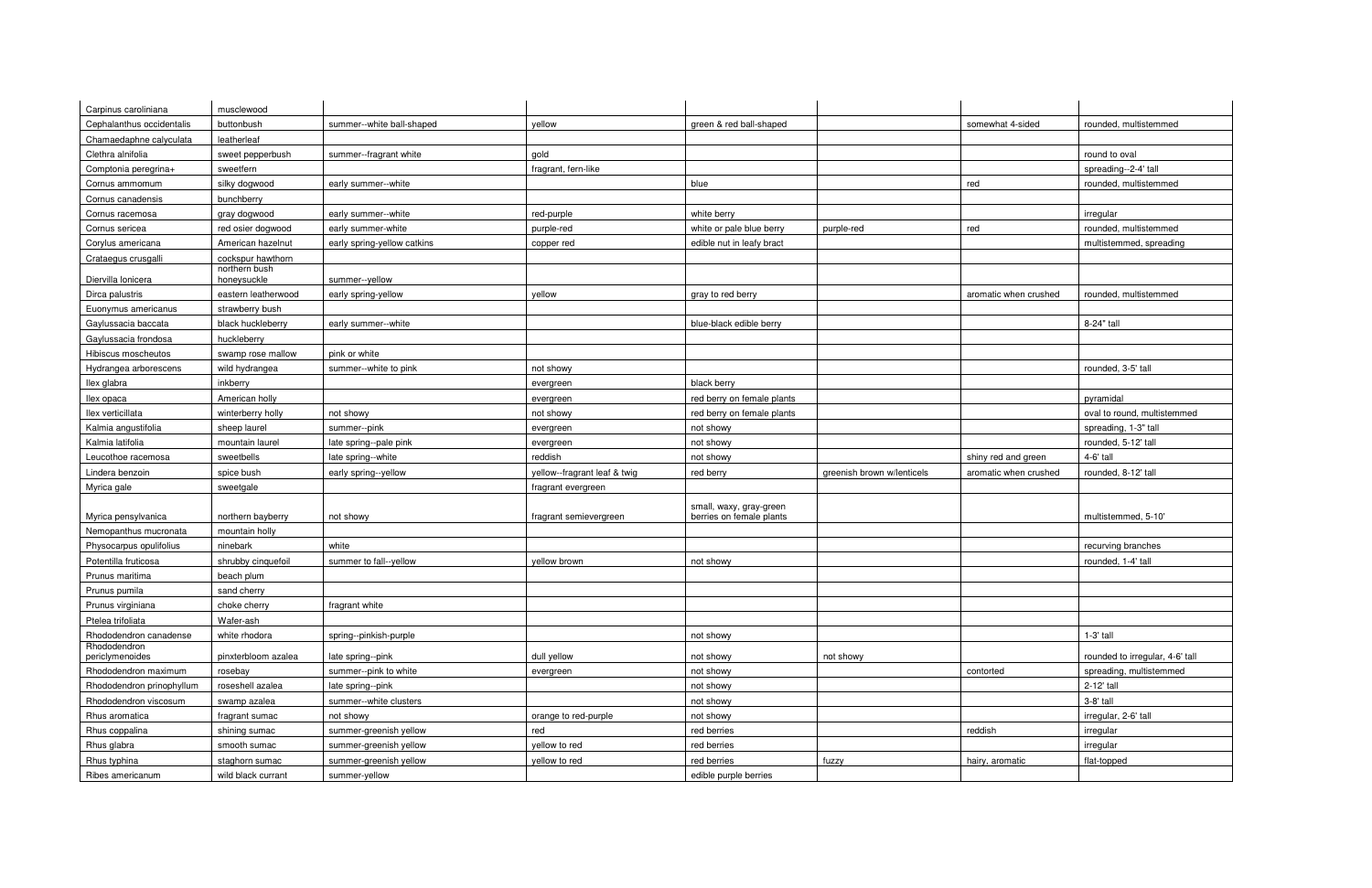| Rosa carolina                                | pasture rose             | summer--fragrant pink       | red                            | red berry             |                       |                         | $1-3'$ tall                         |
|----------------------------------------------|--------------------------|-----------------------------|--------------------------------|-----------------------|-----------------------|-------------------------|-------------------------------------|
| Rosa palustris                               | swamp rose               | summer--fragrant pink       | red                            | red berry             |                       | thorny                  | 2-7' tall                           |
| Rosa virginiana                              | Virginia rose            | summer--fragrant pink       | red                            | red berry             |                       | thorny                  | 5' tall                             |
| Rubus allegheniensis                         | northern blackberry      | fragrant white              |                                | edible black berry    |                       |                         |                                     |
| Rubus idaeus                                 | red raspberry            |                             |                                |                       |                       |                         |                                     |
| Rubus occidentalis                           | black raspberry          |                             |                                |                       |                       |                         |                                     |
| Rubus pubescens                              | dwarf raspberry          |                             |                                |                       |                       |                         |                                     |
| Rubus setosus                                | bristly blackberry       |                             |                                |                       |                       |                         |                                     |
| Salix discolor                               | pussy willow             | spring--fuzzy               |                                |                       |                       |                         |                                     |
| Salix longifolia                             | sandbar willow           |                             |                                |                       |                       |                         |                                     |
| Sambucus canadensis                          | common elder             | summer-white                | not showy                      | edible purple berries |                       | yellow-gray w/lenticels | rounded, multistemmed               |
| Sambucus pubens                              | red elderberry           |                             |                                |                       |                       |                         |                                     |
| Sibbaldiopsis tridentata                     | three-toothed cinquefoil |                             |                                |                       |                       |                         |                                     |
| Sorbus americana                             | American mountain ash    | white                       |                                | red                   |                       |                         |                                     |
| Sorbus decora                                | showy mountain ash       |                             |                                |                       |                       |                         |                                     |
| Spiraea alba var. alba                       | meadowsweet              | summer--pale pink           |                                |                       |                       |                         | 6-8' tall                           |
| Spirea alba var. latifolia                   | hardhack                 | summer--pink                |                                |                       |                       |                         | 6-8' tall                           |
| Staphylea trifolia                           | American bladdernut      | late spring--greenish-white | vellow                         | 3-lobed capsule       | greenish-gray w/white |                         | spreading, 10-15' tall              |
| Symphoricarpos alba                          | white snowberry          | pink                        | not showy                      | white berry           |                       | brown, pubescent        | rounded, 3-6' tall                  |
| Taxus canadensis                             | Canadian yew             |                             | evergreen                      | red berry             |                       |                         | low-growing, 3-6' tall              |
| Toxicodendron vernix                         | poison sumac             |                             |                                |                       |                       |                         |                                     |
| Vaccinium angustifolium                      | lowbush blueberry        | late spring--white          | reddish                        | edible blue berry     |                       | reddish                 | 6" to 2' tall                       |
|                                              |                          |                             |                                |                       |                       |                         | rounded to irregular, multistemmed, |
| Vaccinium corymbosum                         | highbush blueberry       | late spring--white          | red                            | edible blue berry     |                       | yellow-green to red     | 6-12' tall                          |
| Viburnum acerifolium                         | maple-leaved viburnum    | summer--white               | red-purple                     | black                 |                       | brown, pubescent        | multistemmed, erect, 4-6' tall      |
| Viburnum alnifolium                          | hobblebush               |                             |                                |                       |                       |                         |                                     |
| Viburnum cassinoides                         | witherod                 | summer--white               | red to purple                  | pink to black         | not showy             | not showy               | rounded, 5-6' tall                  |
| Viburnum dentatum                            | arrowwood                | late spring--white          | yellow to red-purple           | blue                  | not showy             | not showy               | spreading, 5-9' tall                |
| Viburnum lentago                             | nannyberry               | late spring--white          | red-purple                     | pink to blue-black    | not showy             | not showy               | irregular to rounded, 12-15' tall   |
| Viburnum nudum                               | possum haw               |                             |                                |                       |                       |                         |                                     |
| Viburnum prunifolium                         | black haw                | white                       | purple-red                     | pink to black         |                       |                         |                                     |
| Viburnum trilobum                            | American cranberrybush   | late spring--white          | purple-red                     | red                   | not showy             | waxy gray-brown         | rounded, 8-12' tall                 |
|                                              |                          |                             |                                |                       |                       |                         |                                     |
|                                              |                          |                             |                                |                       |                       |                         |                                     |
| <b>WOODY/SHRUBBY</b><br><b>GROUND COVERS</b> |                          |                             |                                |                       |                       |                         |                                     |
| Arctostaphylos uva-ursi                      | bearberry                | late spring--pale pink      | evergreen                      | red berry             |                       |                         | low mat                             |
| Chimaphila maculata                          | spotted wintergreen      | summer--white               | evergreen                      |                       |                       |                         | 4-10" tall                          |
| Gaultheria procumbens                        | wintergreen              | summer--white               | evergreen, wintergreen scented | red berry             |                       |                         | low mat, 2-5" tall                  |
| Juniperus communis                           | common juniper           |                             |                                |                       |                       |                         |                                     |
| Juniperus horizontalis                       | creeping juniper         |                             |                                |                       |                       |                         |                                     |
| Mitchella repens                             | partridge berry          |                             | evergreen                      | red berry             |                       |                         |                                     |
| Pachysandra procumbens                       | Allegheny spurge         |                             |                                |                       |                       |                         |                                     |
| Epigaea repens+                              | trailing arbutus         | spring-fragrant pink        | evergreen                      | white berry           |                       |                         | low mat                             |
|                                              |                          |                             |                                |                       |                       |                         |                                     |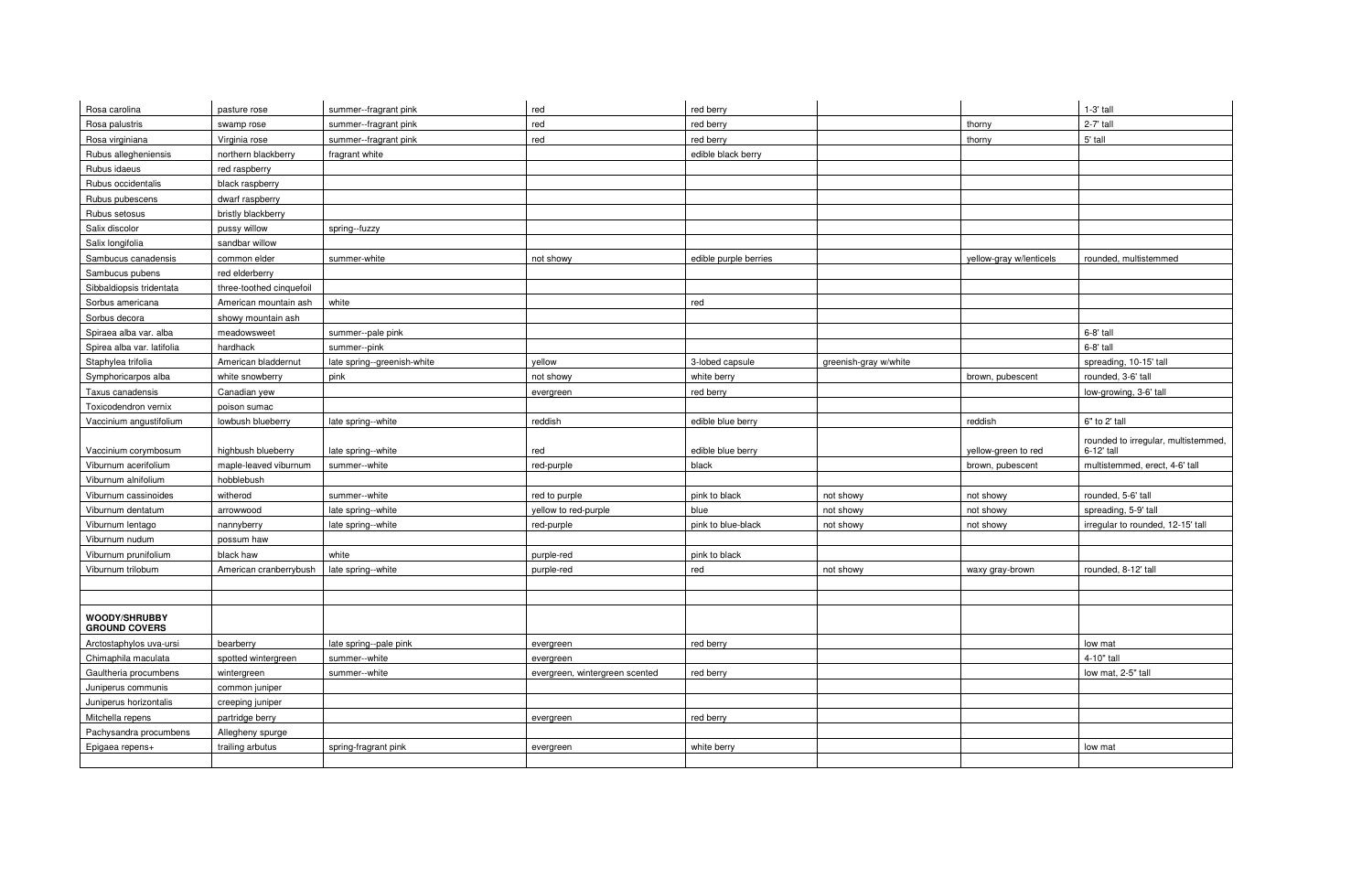| <b>WILDFLOWERS/GROUND</b>        |                         |                                                  |       |                            |               |
|----------------------------------|-------------------------|--------------------------------------------------|-------|----------------------------|---------------|
| <b>COVERS</b>                    |                         |                                                  |       |                            |               |
| Acorus calamus                   | sweet flag              | summer--yellow-green                             |       |                            | $1-4'$ tall   |
| Actaea pachypoda                 | doll's eyes             | summer--white                                    |       | white berry#               | $1-2'$ tall   |
| Actaea rubra                     | red baneberry           | late spring--white                               |       | red berry                  | $1-2'$ tall   |
| Agastache nepetoides             | yellow giant hyssop     | summer--yellow spike                             |       |                            | 2-5' tall     |
| Agastache scrophulariaefolia     | purple giant hyssop     | summer--purple spike                             |       |                            | 2-5' tall     |
| Allium canadense                 | wild garlic             | late spring--white to pink                       |       |                            |               |
| Allium cernuum                   | nodding wild onion      | late spring--pale pink or lilac                  |       |                            |               |
| Allium tricoccum                 | wild leek               | summer--white cluster                            |       | glossy black seeds         | 6-18" tall    |
| Alisma triviale                  | water plantain          |                                                  |       |                            |               |
| Anaphalis margaritacea           | pearly everlasting      | late summer--yellow & white clusters             |       |                            | 1-3' tall     |
| Anemone canadensis               | Canada anemone          |                                                  |       |                            |               |
| Anemone virginiana               | thimbleweed             | summer--white                                    |       |                            | 2-3' tall     |
| Angelica atropurpurea            | great angelica          | summer--tiny pale green in umbels                |       |                            | 4-8' tall     |
|                                  |                         |                                                  |       |                            |               |
| Antennaria plataginifolia        | pussytoes               | summer to fall--silvery white with yellow center |       |                            |               |
| Aplectrum hyemale                | puttyroot               | spring--green & purple orchid                    | green |                            | $1-2'$ tall   |
| Aquilegia canadensis             | wild columbine          | spring to summer--red and yellow                 |       |                            | $1-2'$ tall   |
| Aralia nudicaulis                | wild sarsaparilla       | summer--white cluster                            |       | cluster of blue berries    | $1-2'$ tall   |
| Aralia racemosa                  | spikenard               | summer--white to pale green clusters             |       | clusters of purple berries | 3-6' tall     |
| Arisaema draconitum              | green dragon            | summer--green spathe                             |       | spike of red berries       | 1-4' tall     |
| Arisaema triphyllum              | jack in the pulpit      | spring--green-purple                             |       | red berry cluster          | 1-3' tall     |
| Asarum canadense                 | wild ginger             | spring--purple-brown pipe-shaped                 |       |                            | 6-12" tall    |
| Asclepias incarnata              | swamp milkwed           | summer--pink clusters                            |       |                            | 2-4' tall     |
| Asclepias purpurascens           | purple milkweed         | summer--purple clusters                          |       |                            |               |
| Asclepias syriaca>               | common milkweed         | summer--purplish clusters                        |       |                            | 2-5' tall     |
| Asclepias tuberosa               | butterflyweed           | summer--orange clusters                          |       |                            | $1-2'$ tall   |
| Asclepias verticillata           | whorled milkweed        |                                                  |       |                            |               |
| <b>Bidens laevis</b>             | bur marigold            | late summer to fall--yellow                      |       |                            | 1-3' tall     |
| Boehmeria cylindrica             | false nettle            |                                                  |       |                            |               |
| Calla palustris                  | water arum              | summer--white spathe                             |       |                            | 6-12" tall    |
| Caltha palustris                 | marsh marigold          | spring--yellow                                   |       |                            | 8-24" tall    |
| Campanula rotundifolia           | round-leaved bellflower | summer--blue                                     |       |                            | 6-18" tall    |
| Caulophyllum thalictroides       | blue cohosh             | spring--greenish brown                           |       |                            | $1-3'$ tall   |
| Ceanothus americanus             | New Jersey tea          | summer--white clusters                           |       |                            | 2-4' tall     |
| Chamaecrista fasciculata         | partridge pea           | summer--yellow pea-like                          |       |                            | $1-2'$ tall   |
| Chamerion angustifolium+         |                         |                                                  |       |                            |               |
| (Epilobium angustifolium)        | fireweed                | summer--pink spike                               |       |                            | 3-7' tall     |
| Chelone glabra                   | white turtlehead        | summer--white or pink snapdragon-like            |       |                            | $1-3'$ tall   |
| Chrysosplenium americanum<br>(X) | golden saxifrage        | spring--green and red                            |       |                            | $1/2-3"$ tall |
| Cicuta bulbifera#                | water hemlock           | summer--white clusters                           |       | purple capsules            | $1-4'$ tall   |
| Cimifuga racemosa                | black cohosh            | summer--white spike                              |       |                            | 3-8' tall     |
| Circaea lutetiana+               | enchanters nightshade   | summer--white                                    |       |                            | $1-2'$ tall   |
| Claytonia caroliniana            | Carolina spring beauty  | spring--pink/white striped                       |       |                            | 4-12" tall    |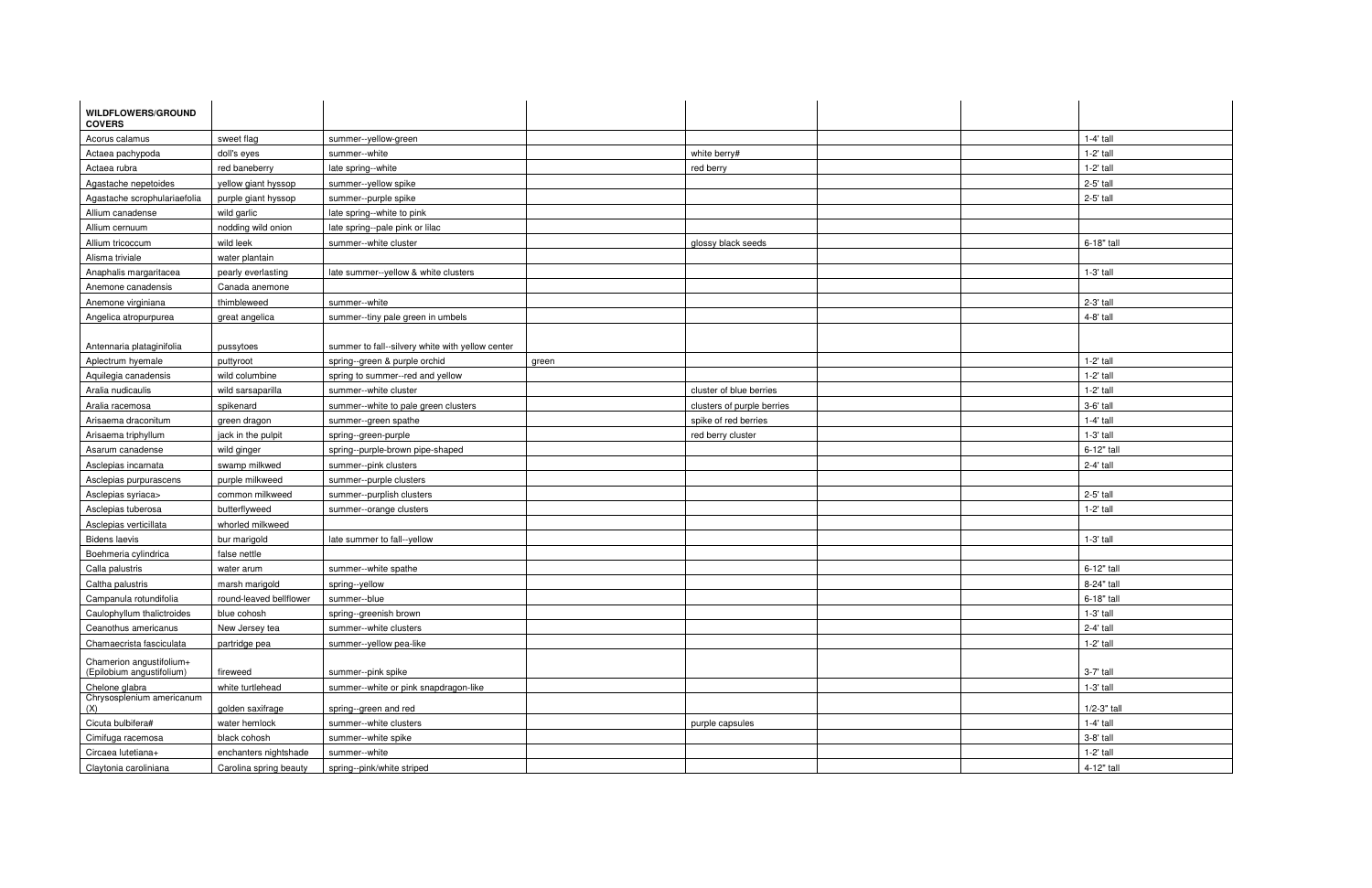| Claytonia virginica                              | spring beauty                    | spring--pink/white striped               |          |                         | 4-12" tall  |
|--------------------------------------------------|----------------------------------|------------------------------------------|----------|-------------------------|-------------|
| Clintonia borealis                               | bluebead lily                    | early summer--yellow                     |          | blue                    | 6-16" tall  |
| Coptis trifolia                                  | goldthread                       | late spring--white                       |          |                         | 3-6" tall   |
| Coreopsis lanceolata                             | lance-leaf coreopsis             | yellow                                   |          |                         |             |
| Coreopsis rosea                                  | pink tickseed                    | summer--pink and yellow                  |          |                         |             |
| Corydalis sempervirens                           | pink corydalis                   | summer--pink and yellow                  |          |                         | 5-24" tall  |
| Cyripedium acaule                                | pink lady's slipper              | pink                                     |          |                         |             |
| Cypripedium pubescens                            | greater yellow lady's<br>slipper | late spring--yellow and brown            |          |                         | 18-24" tall |
| Cypripedium reginae                              | showy lady's slipper             | summer--pink and white                   |          |                         | 1-3' tall   |
| Dentaria diphylla                                | twin-leaf toothwort              | spring--white                            |          |                         | 8-14" tall  |
| Desmodium canadense+                             | showy tick-trefoil               | summer-purple-pink pea-like spike        |          |                         | 2-6' tall   |
| Dicentra canadensis                              | squirrel corn                    | spring--white or pale pink unusual shape |          |                         | 6-12" tall  |
| Dicentra cucullaria                              | dutchman's breeches              | spring--white                            |          |                         | 4-12" tall  |
| Dicentra eximia                                  | wild bleeding heart              | spring to fall--deep pink to red         |          |                         |             |
|                                                  |                                  |                                          |          |                         |             |
| Doellingeria infirma (Aster<br>infirmus)         | cornel-leaved aster              | summer--white                            |          |                         | 1.5-3' tall |
| Doellingeria umbellata (Aster                    |                                  |                                          |          |                         |             |
| umbellatus)                                      | flat-topped aster                | late summer--white w/yellow center       |          |                         | 2-7' tall   |
| Drosera rotundifolia                             | sundew                           | summer--white to pale pink               |          |                         | 2-8" tall   |
| Elodea canadensis                                | Canada waterweed                 |                                          |          |                         |             |
| Epilobium coloratum                              | eastern willow-herb              | summer--small pale pink                  | purplish |                         | 1-3' tall   |
|                                                  | American marsh willow            |                                          |          |                         |             |
| Epilobium leptophyllum<br>Erythronium americanum | herb<br>trout lily               |                                          |          |                         | 4-10" tall  |
| Eupatoriadelphus dubius                          | coastal joe-pye weed             | spring--yellow lily                      |          |                         |             |
|                                                  | hollow stemmed joe-pye           |                                          |          |                         |             |
| Eupatorium fistulosum                            | weed                             | summer--large pink clusters              |          |                         | $2-7'$ tall |
| Eupatorium hyssopifolium                         | hyssop-leaved<br>thoroughwort    |                                          |          |                         |             |
| Eupatorium maculatum                             | spotted Joe Pye Weed             | summer--large pink clusters              |          |                         | 2-6' tall   |
| Eupatorium perfoliatum                           | boneset                          | summer to fall--large white clusters     |          |                         | 2-4' tall   |
|                                                  | purple node joe pye              |                                          |          |                         |             |
| Eupatorium purpureum                             | weed                             | late summer--large purple-pink clusters  |          |                         | 4-6' tall   |
| Eupatorium rugosum                               | white snakeroot                  | summer to fall--white clusters           |          |                         | 1-3' tall   |
| Eurybia divaricata (Aster<br>divaricatus)        | white wood aster                 | fall--white                              |          |                         | $1-3'$ tall |
| Euthamia graminifolia                            | grass-leaved goldenrod           |                                          |          |                         |             |
| Gentiana andrewsii                               | prairie bottle gentian           | fall--blue cluster                       |          |                         | $1-2'$ tall |
| Gentiana clausa                                  | meadow bottle gentian            | fall--dark blue cluster                  |          |                         | $1-2'$ tall |
| Geranium maculatum                               | wild geranium                    | spring--pink to blue                     |          |                         | $1-2'$ tall |
| Geranium robertianum                             | herb robert                      | late spring to fall--pink                |          |                         | 8-18" tall  |
| Geum laciniatum                                  | rough avens                      |                                          |          |                         |             |
| Geum virginianum                                 | cream avens                      |                                          |          |                         |             |
|                                                  | downy rattlesnake                |                                          |          |                         |             |
| Goodyera pubescens                               | orchid                           | late summer to fall--white               |          |                         |             |
| Guem canadense                                   | white avens                      | summer--white                            |          | like a green strawberry | 18-30" tall |
| Helenium autumnale                               | sneezeweed                       | fall--yellow                             |          |                         | 2-5' tall   |
| Helianthus angustifolius+                        | swamp sunflower                  |                                          |          |                         |             |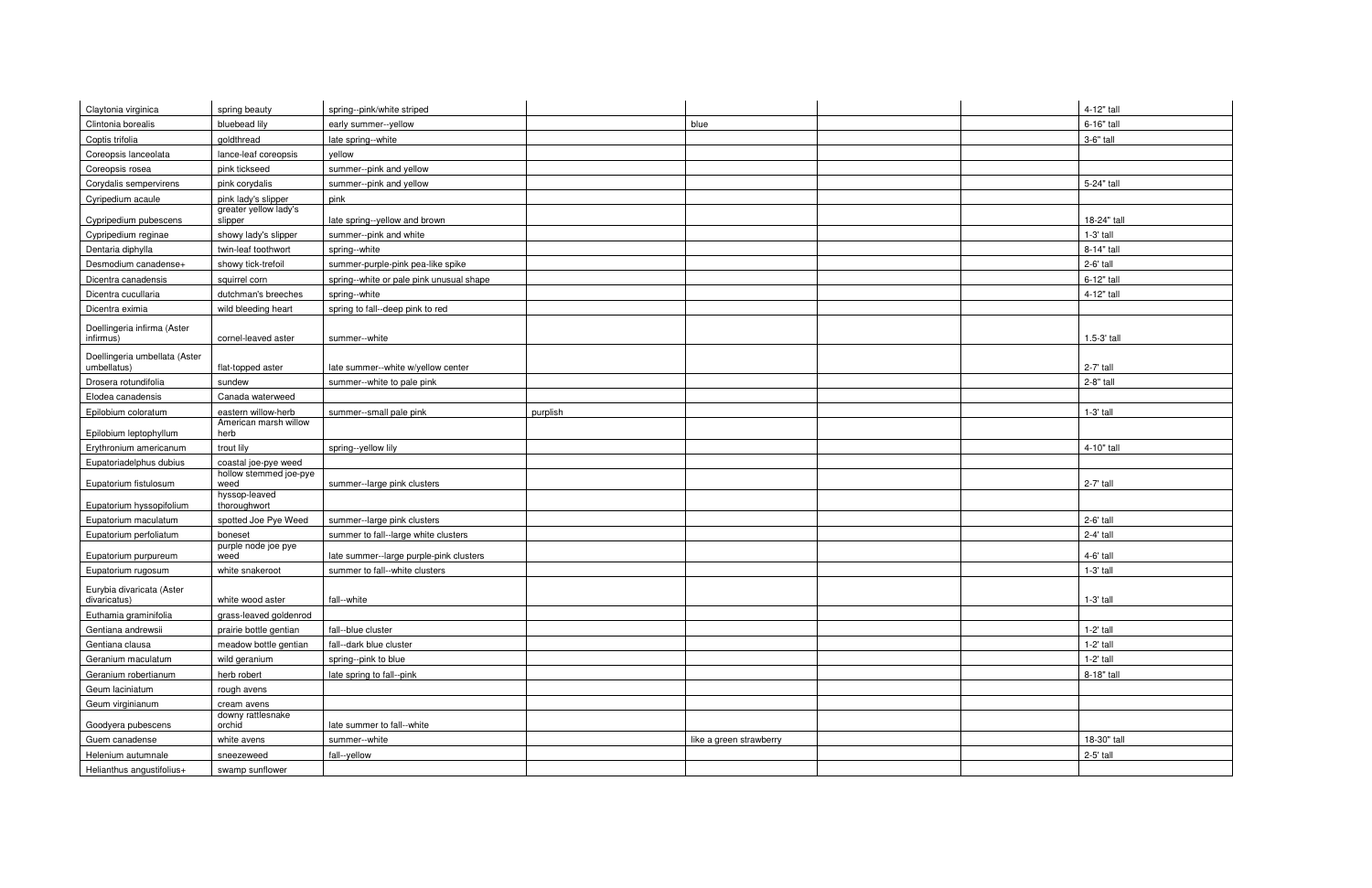| Helianthus decapetalus      | thinleaf woodland<br>sunflower         | late summer to fall--yellow           |                                       |                        |  | $2-5'$ tall |
|-----------------------------|----------------------------------------|---------------------------------------|---------------------------------------|------------------------|--|-------------|
| Helianthus divaricatus      | woodland sunflower                     | summer to fall--yellow                |                                       |                        |  | 2-6' tall   |
|                             |                                        |                                       |                                       |                        |  |             |
| Helianthus giganteus        | tall sunflower                         | summer to fall--yellow                |                                       |                        |  | 3-12' tall  |
| Helianthus tuberosus        | Jerusalem artichoke<br>false or ox-eye | late summer to fall--yellow           |                                       |                        |  | 4-10' tall  |
| Heliopsis helianthoides     | sunflower                              | summer--yellow                        |                                       |                        |  | 2-5' tall   |
| Hepatica nobilis var acuta  | sharp-lobed hepatica                   | spring--pink                          |                                       |                        |  | 4-6" tall   |
| Hepatica nobilis var obtusa | round-lobed hepatica                   | spring--pink                          |                                       |                        |  | 4-6" tall   |
|                             |                                        |                                       |                                       |                        |  |             |
| Heuchera americana          | common alumroot                        | not showy                             | reddish or green with silver markings |                        |  | 2-3' tall   |
| Hibiscus moscheutos         | rose mallow                            | summer--large pink or white           |                                       |                        |  | 4-7' tall   |
| Houstonia caerulea          | bluets                                 | blue                                  |                                       |                        |  |             |
| Hydrastis canadensis        | goldenseal                             | spring--white                         |                                       | cluster of red berries |  | 1' tall     |
| Hydrocotyle americana       | marsh pennywort                        | summer--small white                   |                                       |                        |  | 2-5" tall   |
| Hydrophyllum virginianum    | Virginia waterleaf                     |                                       |                                       |                        |  |             |
| Hypericum mutilum           | dwart St. John's wort                  | summer--yellow                        |                                       |                        |  | $1-3'$ tall |
| Hypericum punctatum         | spotted St. Johns wort                 | summer--yellow                        |                                       |                        |  | $1-3'$ tall |
| Impatiens capensis          | Jewelweed                              | summer--orange                        |                                       |                        |  | 2-5' tall   |
| Impatiens pallida           | pale jewelweed                         | summer to fall--yellow                |                                       |                        |  | 3-6' tall   |
| Iris prismatica             | slender blue flag iris                 | blue                                  |                                       |                        |  |             |
| Iris versicolor             | blue flag iris                         | early summer--blue-purple             |                                       |                        |  | 2-3' tall   |
| Jeffersonia diphylla        | twinleaf                               |                                       |                                       |                        |  |             |
|                             |                                        |                                       |                                       |                        |  |             |
| Laportea canadensis+        | wood nettle                            | summer--feathery white                |                                       |                        |  | 2-4'tall    |
| Lemna minor                 | lesser duckweed<br>round-headed bush   |                                       |                                       |                        |  |             |
| Lespedeza capitata>         | clover                                 | late summer--white clover             |                                       |                        |  | 2-5' tall   |
| Liatris scariosa var. nova- | New Englands blazing                   |                                       |                                       |                        |  | 2-5' tall   |
| angliae                     | star                                   | late summer--purple-pink spike        |                                       |                        |  |             |
| Lilium canadense            | Canada lily                            | summer--yellow lily                   |                                       |                        |  | 2-5' tall   |
| Lilium philadelphicum       | Wood lily                              | summer to early fall--red-orange lily |                                       |                        |  | $1-3'$ tall |
| Lilium superbum             | turk's-cap lily                        | summer to early fall--orange lily     |                                       |                        |  | 3-7' tall   |
| Linaria canadensis>         |                                        |                                       |                                       |                        |  |             |
| (Nuttallanthus canadensis)  | blue toadflax                          | summer--blue                          |                                       |                        |  | 6-24" tall  |
| Lindernia dubia             | false pimpernel                        | summer--blue                          |                                       |                        |  | 2-8" tall   |
| Lobelia cardinalis          | cardinal flower                        | summer--red                           |                                       |                        |  | 2-4' tall   |
| Lobelia inflata             | indian tobacco                         | summer to fall--pale blue             |                                       |                        |  | 6-30" tall  |
| Lobelia siphilitica         | great blue lobelia                     | late summer--blue                     |                                       |                        |  | 1-3' tall   |
| Ludwigia palustris          | common water purslane                  |                                       |                                       |                        |  |             |
| Lupinus perennis            | wild blue lupine                       | summer--blue spike                    |                                       |                        |  | $1-2'$ tall |
| Lycopus uniflorus           | northern bugleweed                     | summer to fall--white                 |                                       |                        |  | 5-30" tall  |
| Lysimachia ciliata          | fringed loosestrife                    | summer--yellow                        |                                       |                        |  | $1-4'$ tall |
| Lysimachia terrestris       | swamp candles                          | summer--yellow spike                  |                                       |                        |  | $1-3'$ tall |
| Lysimachia thrysiflora      | swamp loosestrife                      | spring to summer--yellow clusters     |                                       |                        |  | 1-3' tall   |
| Maianthemum canadense       | Canada mayflower                       | spring to summer--white cluster       |                                       |                        |  | 3-6" tall   |
| Maianthemum stellatum+      | star-flowered Solomon's<br>seal        | spring to summer--white cluster       |                                       | green w/brown stripes  |  | $1-2'$ tall |
| Marshallia grandiflora      | Barbara's buttons                      | summer--pink                          |                                       |                        |  |             |
| Medeola virginiana          | Indian cucumber                        | late spring--yellow-green & brown     |                                       | black                  |  | 1-2' tall   |
|                             |                                        |                                       |                                       |                        |  |             |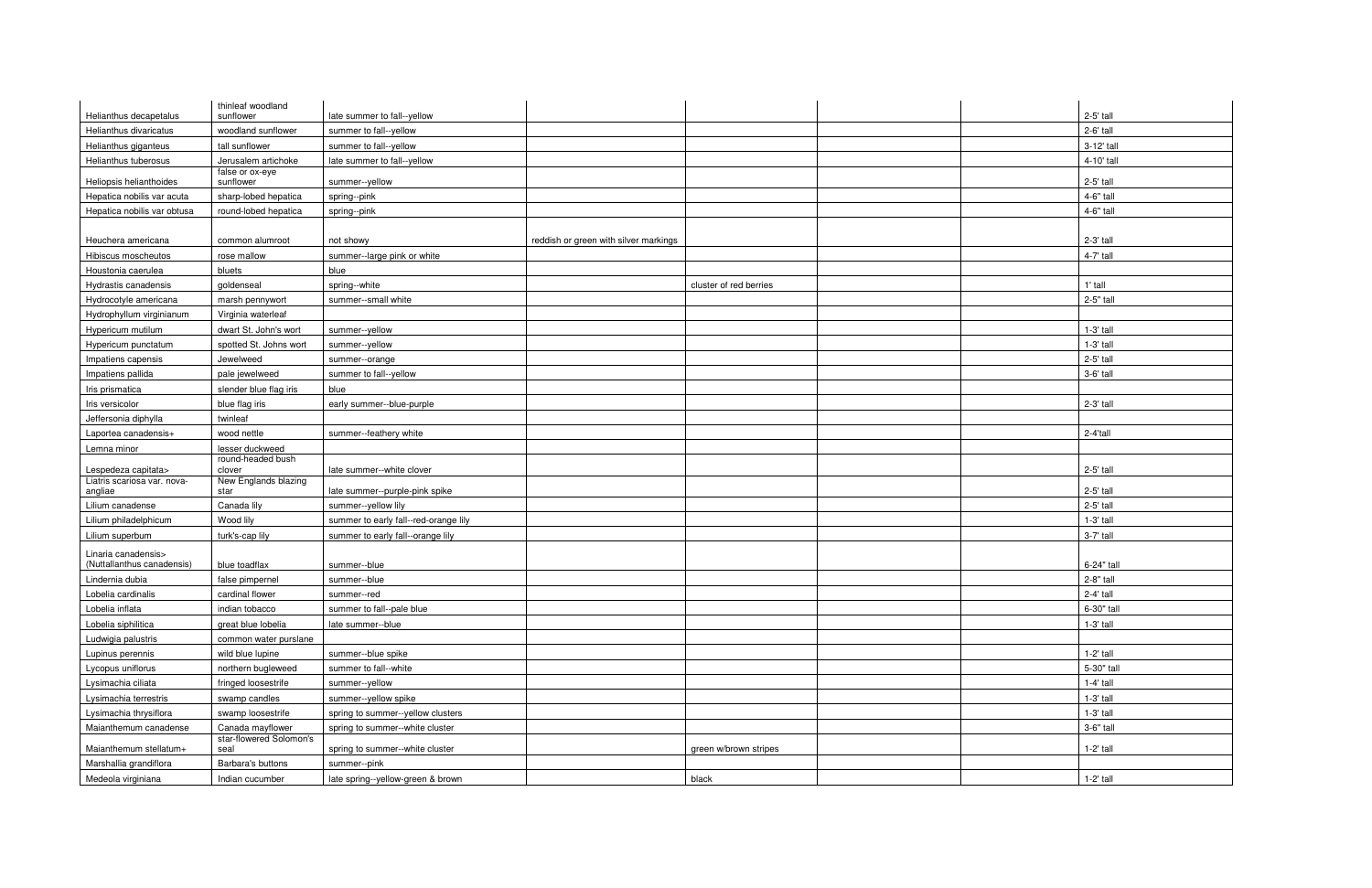| Mimulus ringens                                            | monkeyflower                | summer--blue-purple                                  |                          |         | $1-3'$ tall     |
|------------------------------------------------------------|-----------------------------|------------------------------------------------------|--------------------------|---------|-----------------|
| Mitella diphylla                                           |                             |                                                      |                          |         | 8-18" tall      |
|                                                            | miterwort                   | spring--spike of small white                         |                          |         |                 |
| Monarda didyma                                             | bee-balm                    | summer--red                                          |                          |         | 2-3' tall       |
| Monarda fistulosa>                                         | wild bergamot               | summer--violet                                       |                          |         | 2-3' tall       |
| Monarda punctata                                           | spotted horsemint           |                                                      |                          |         |                 |
| Myosotis laxa                                              | forget me not               | summer--tiny blue                                    |                          |         | 8-24" trailing  |
| Nuphar lutea                                               | yellow pond-lily            | summer--yellow                                       |                          |         | floating leaves |
| Nymphaea odorata                                           | fragrant water-lily         | summer--yellow & white fragrant                      |                          |         | floating leaves |
| Nymphoides cordata                                         | little floating heart       | summer--white                                        |                          |         | floating leaves |
| Oenothera biennis                                          | evening primrose            | summer--yellow                                       |                          |         | 2-5' tall       |
| Oenothera fruticosa                                        | narrow-leaved sundrops      | summer--yellow                                       |                          |         |                 |
| Oenothera perennis>                                        | sundrops                    | summer--yellow                                       |                          |         | 6-24" tall      |
| Opuntia humifusa                                           | eastern prickly pear        | summer--yellow                                       | red fleshy               | needles | 4-12" tall      |
| Orchis spectabilis                                         | showy orchis                | late spring--white and pink                          |                          |         | 5-12" tall      |
| Orontium aquaticum                                         | golden club                 | late spring--yellow spike                            |                          |         | $1-2'$ tall     |
| Osmorhiza claytoni                                         | sweet cicely                | late spring--white clusters                          |                          |         | $1-3'$ tall     |
| Packera aurea                                              | golden ragwort              | late spring--yellow                                  |                          |         | $1-3'$ tall     |
| Packera obovata                                            | roundleaf ragwort           | late spring--yellow                                  |                          |         | 6-18" tall      |
| Panax quinquefolius                                        | ginseng                     | early summer--light green cluster                    | cluster of red berries   |         | 6-18" tall      |
| Parnassia glauca                                           | grass-of-parnassus          | summer to fall--white w/green stripes                |                          |         | 6-24" tall      |
| Parthenocissus quinquefolia                                | Virginia creeper            |                                                      |                          |         |                 |
| Pedicularis canadensis>                                    | wood betony                 | late spring--yellow to red                           |                          |         | 5-14" tall      |
| Peltandra virginica                                        | arrow arum                  | summer--green spathe                                 | spike of green berries   |         | $1-2'$ tall     |
| Penstemon digitalis+                                       | foxglove beardtongue        | summer--white                                        |                          |         | 2-4' tall       |
| Penstemon hirsutus                                         | hairy beardtongue           | summer--pale purple                                  |                          |         | 1-3' tall       |
| Penthorum sedoides>                                        | ditch stonecrop             | summer to fall--green to white                       |                          |         | 8-24" tall      |
| Phlox divaricata                                           | wild blue phlox             | late spring--blue                                    |                          |         | 10-20" tall     |
| Phlox pilosa                                               | prairie phlox               |                                                      |                          |         |                 |
| Phlox subulata                                             | moss phlox                  | spring--pink, blue or white                          |                          |         |                 |
| Phryma leptostachya                                        | lopseed                     | summer--pink                                         |                          |         | $1-3'$ tall     |
|                                                            |                             |                                                      |                          |         |                 |
| Physostegia virginiana                                     | obedient plant              | spring to summer--white snapdragon-like spikes       |                          |         | 30-80" tall     |
| Phytolacca americana#                                      | pokeweed                    | summer--white spike                                  | spike of purple berries  |         | 4-10' tall      |
|                                                            |                             |                                                      |                          |         |                 |
| Platanthera blephariglottis<br>(Habenaria blephariglottis) | white fringed orchid        | summer--white spike orchid                           |                          |         | 12-30" tall     |
| Podophyllum peltatum#                                      | mayapple                    | spring--white                                        | edible yellow            |         | 12-18" tall     |
| Pogonia ophioglossoides                                    | rose pogonia                | summer--pink orchid                                  |                          |         | 4-24" tall      |
|                                                            | Jacobs ladder, Greek        |                                                      |                          |         |                 |
| Polemonium reptans                                         | valerian                    | spring--blue                                         |                          |         |                 |
| Polygala paucifolia                                        | gaywings                    | late spring--pink to purple orchid-like<br>evergreen |                          |         | 3-6" tall       |
| Polygonatum biflorum                                       | solomon's seal              |                                                      |                          |         |                 |
| Polygonum arifolium                                        | halberd leaved<br>tearthumb |                                                      |                          |         |                 |
| Polygonatum biflorum                                       | smooth Solomons seal        | early summer--yellow-green pairs                     | paired dark blue berries |         | $1-6'$ tall     |
| Polygonatum pubescens                                      | hairy Solomons seal         | early summer--yellow-green pairs                     | paired dark blue berries |         | $1-3'$ tall     |
| Polygonum amphibium                                        | water smartweed             | summer--pink spike                                   |                          |         | 4-30" tall      |
| Polygonum hydropiperoides                                  |                             | summer--loose white spike                            |                          |         | 6-30" tall      |
|                                                            | false water pepper          |                                                      |                          |         |                 |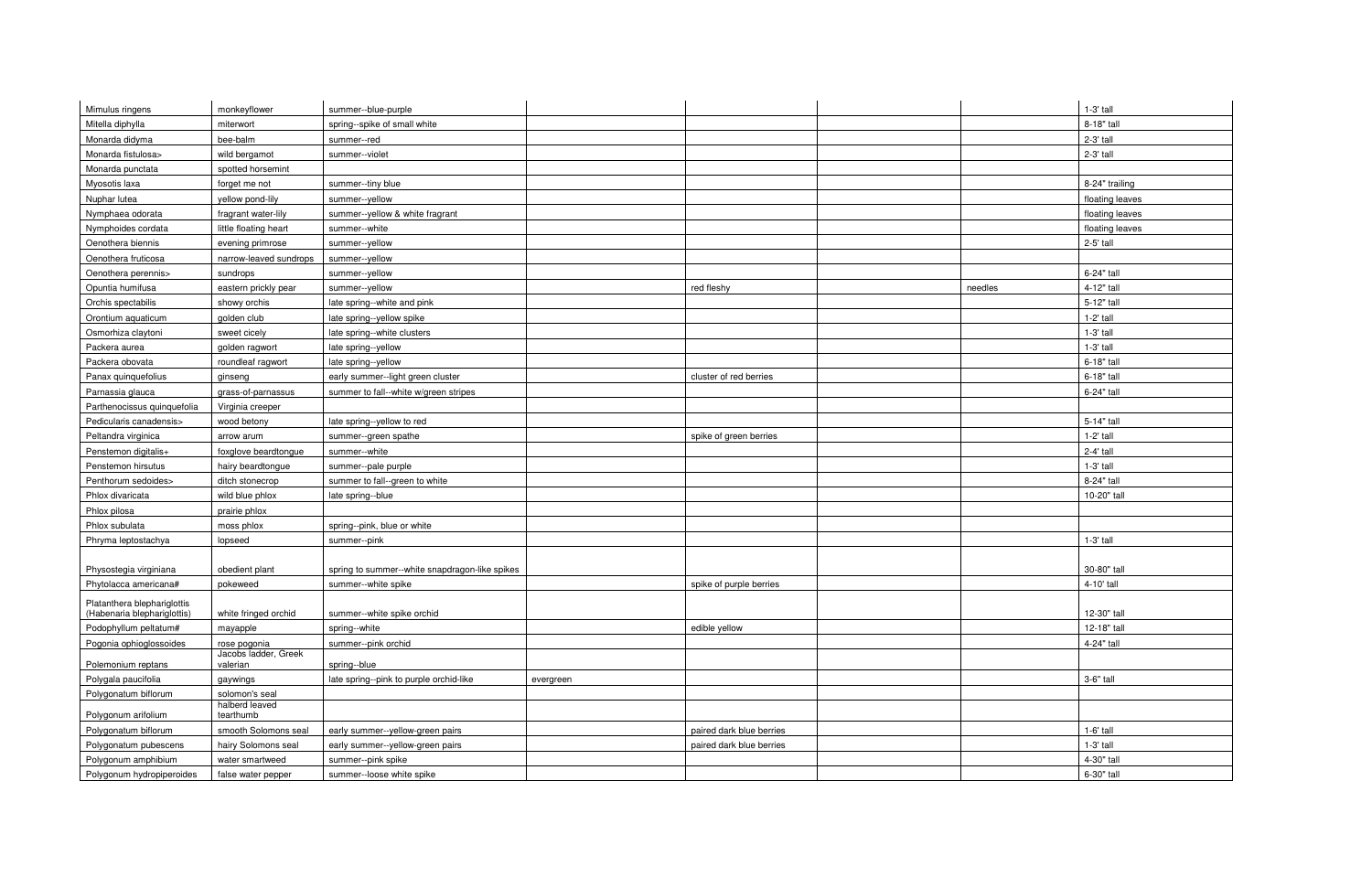| Polygonum punctatum+       | dotted smartweed               | summer--white spike                                 |  | 3' tall     |
|----------------------------|--------------------------------|-----------------------------------------------------|--|-------------|
| Polygonum sagittatum+      | arrow leaved tearthumb         | summer to fall--small white clusters                |  | 2-4' tall   |
|                            |                                |                                                     |  |             |
| Polygonum virginianum+     | jumpseed                       | summer to fall--inconspicuous loose green<br>spikes |  | $1-4'$ tall |
|                            |                                |                                                     |  |             |
| Pontederia cordata         | pickerel weed                  | summer to fall--blue w/yellow spots in spike        |  | $1-4'$ tall |
| Porteranthus stipulata     | American ipecac                |                                                     |  |             |
| Poerteranthus trifoliata   | bowman's root                  |                                                     |  |             |
| Prenanthes alba+           | white lettuce                  | summer--white to pale pink                          |  | 2-5' tall   |
| Prenanthes altissima+      | tall white lettuce             | summer--yellow-green to white                       |  | 2-7' tall   |
| Pycnanthemum incanum       | hoary mountain mint            | summer--purple clusters                             |  | 3' tall     |
| Pycnanthemum muticum       | showy mountain mint            |                                                     |  |             |
| Pycnanthemum tenuifolium   | narrow-leaved mountain<br>mint | summer to fall--white clusters                      |  | $1-3'$ tall |
| Pycnanthemum virginicum    | Virginian mountain mint        |                                                     |  |             |
| Pyrola elliptica+          | shinleaf                       | summer--small white cluster                         |  | 5-10" tall  |
| Ranunculus fasciculatus+   | early buttercup                | spring--yellow                                      |  | 1' tall     |
| Ranunculus hispidus+       | swamp buttercup                | summer--yellow                                      |  | 1-3' tall   |
| Rhexia mariana             | Maryland meadow<br>beauty      |                                                     |  |             |
| Rhexia virginica           | Virginia meadow beauty         |                                                     |  |             |
| Rudbeckia hirta            | black-eyed Susan               | summer to fall--yellow and black                    |  | 1-3' tall   |
| Rudbeckia laciniata        | green-headed<br>coneflower     | summer--yellow and green                            |  | 3-12' tall  |
| Sagittaria latifolia       | common arrow head              |                                                     |  |             |
| Salvia lyrata              | lyre-leaf sage                 | late spring--pale purple                            |  |             |
| Sanguinaria canadensis     | bloodroot                      | spring--white                                       |  |             |
| Saururus cernuus           | lizard's tail                  | white                                               |  |             |
| Saxifraga pensylvanica     | swamp saxifrage                |                                                     |  |             |
| Scutellaria incana         | hoary skullcap                 | purple                                              |  |             |
| Scutellaria integrifolia   | helmet skullcap                | purple                                              |  |             |
| Scutellaria lateriflora    | maddog skullcap                | purple                                              |  |             |
| Scutellaria serrata        | showy skullcap                 | purple                                              |  |             |
| Senecio aureus             | heart leaved groundsel         |                                                     |  |             |
| Silene stellata            | starry campion                 |                                                     |  |             |
| Sisyrinchium angustifolium | blue-eyed grass                | blue                                                |  |             |
| Sium suave                 | water parsnip                  |                                                     |  |             |
| Smilacina racemosa         | false Solomon's seal           | white                                               |  |             |
| Solidago caesia>           | blue-stemmed<br>goldenrod      | yellow                                              |  |             |
| Solidago canadensis>       | Canada goldenrod               | fall--yellow                                        |  |             |
| Solidago flexicaulis>      | zigzag goldenrod               | yellow                                              |  |             |
| Solidago gigantea>         | smooth goldenrod               | yellow                                              |  |             |
| Solidago juncea            | early goldenrod                | yellow                                              |  |             |
| Solidago nemoralis         | dyersweed goldenrod            | yellow                                              |  |             |
| Solidago odora             | anise-scented goldenrod        | yellow                                              |  |             |
| Solidago patula>           | rough leaved goldenrod         | yellow                                              |  |             |
| Solidago puberula>         | downy goldenrod                | yellow                                              |  |             |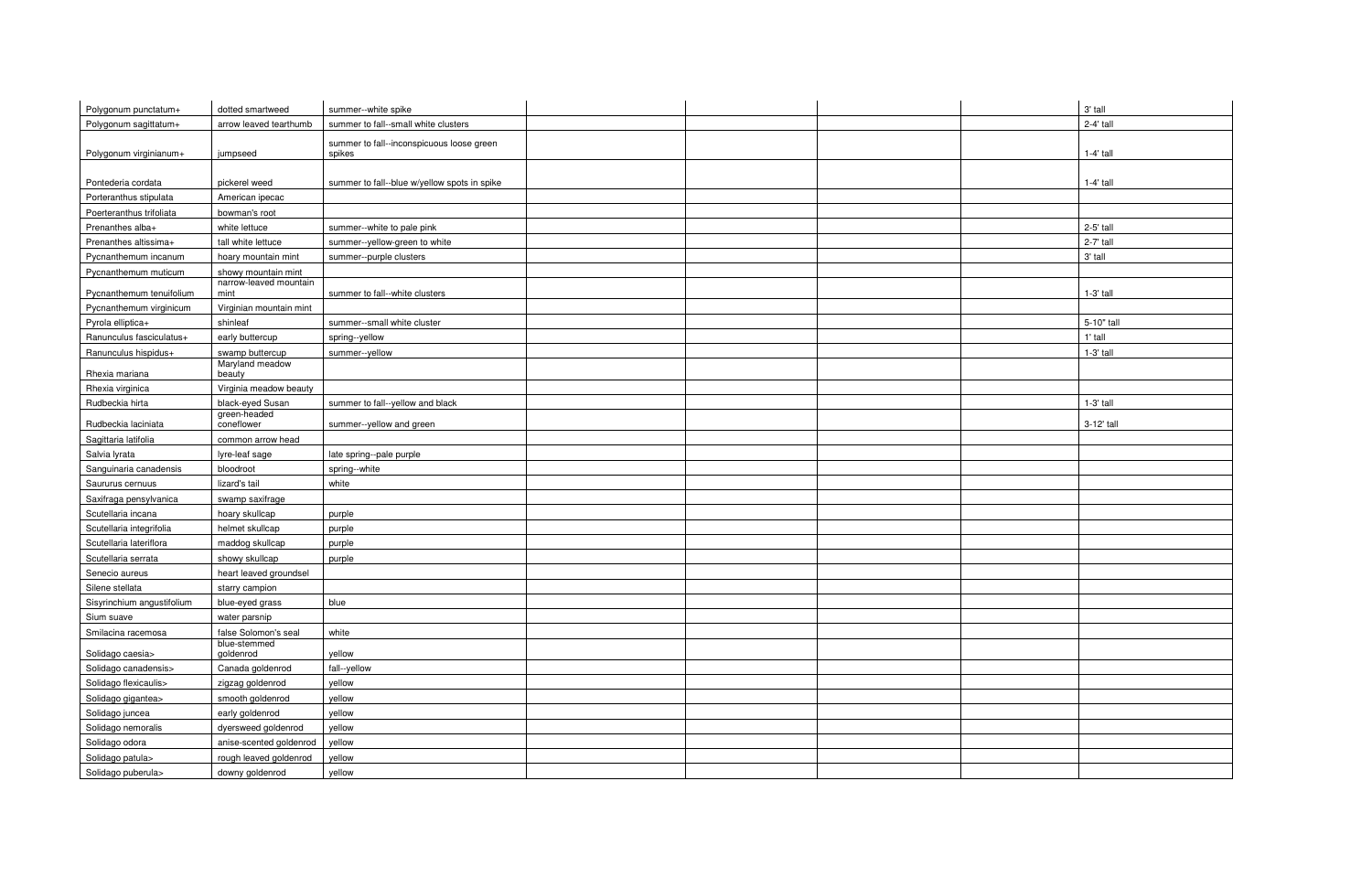| Solidago rugosa>                                     | wrinkle leaved<br>goldenrod | summer to fall--yellow             |               |                        |             |
|------------------------------------------------------|-----------------------------|------------------------------------|---------------|------------------------|-------------|
| Solidago sempervirens                                |                             | yellow                             |               |                        |             |
|                                                      | seaside goldenrod           |                                    |               |                        |             |
| Solidago speciosa                                    | showy goldenrod             | yellow                             |               |                        |             |
| Spiranthes cernua                                    | nodding ladies tresses      | fall--white                        |               |                        |             |
| Stellaria alsine                                     | bog stitchwort              |                                    |               |                        |             |
| Stellaria borealis                                   | northern stitchwort         |                                    |               |                        |             |
| Symphyotrichum cordifolium                           | blue wood aster             | fall--blue-purple                  |               |                        | $1-4'$ tall |
| Symphyotrichum ericoides                             | heath aster                 | fall-white                         |               |                        |             |
| Symphyotrichum laeve                                 | smooth aster                | fall-purple                        |               |                        | 1-3' tall   |
| Symphyotrichum novae-<br>angliae (Aster nova-anglia) | New England aster           | fall-purple                        |               |                        | 3-7' tall   |
| Aster novi-belgii<br>(Symphyotrichum novi-belgii)    | New York Aster              | fall--blue to purple               |               |                        | 1-3' tall   |
| Symphyotrichum pilosum<br>$(Aster$ pilosus $)$       | heath aster                 | late summer to fall--white to pink |               |                        | 1-3' tall   |
| Symphyotrichum puniceum<br>(Aster puniceus)          | purple-stemmed aster        | late summer to fall--white         |               |                        | $1-4'$ tall |
| Symplocarpus foetidus                                | skunk cabbage               |                                    |               | cluster of red berries |             |
| Tephrosia virginiana+                                | Virginia tephrosia          | summer--pink and white             |               |                        |             |
| Thalictrum pubescens                                 | tall meadow rue             |                                    |               |                        |             |
| Thalictrum thalictroides                             | rue anemone                 |                                    |               |                        |             |
| Tiarella cordifolia                                  | running foamflower          | white                              | semievergreen |                        |             |
| Tradescantia virginiana                              | common spiderwort           | blue                               |               |                        |             |
| Triadenum virginicum                                 | marsh St. John's wort       |                                    |               |                        |             |
| Trientalis borealis                                  | star flower                 | white                              |               |                        |             |
| Trillium erectum                                     | red trillium                |                                    |               |                        |             |
| Trillium flexipes                                    | nodding trillium            |                                    |               |                        |             |
| Trillium grandiflorum                                | great white trillium        | white                              |               |                        |             |
| Typha latifolia                                      | common cattail              | brown                              |               |                        |             |
| Typha angustifolia                                   | narrow-leaved cattail       | brown                              |               |                        |             |
| Uvularia grandiflora                                 | great merrybells            |                                    |               |                        |             |
| Uvularia perfoliata                                  | bellwort                    |                                    |               |                        |             |
| Uvularia sessilifolia                                | wild oats                   |                                    |               |                        |             |
| Vallisneria american                                 | eelgrass                    |                                    |               |                        |             |
| Verbena hastata                                      | blue vervain                | blue-violet                        |               |                        |             |
| Verbena urticifolia                                  | white vervain               | white--June to October             |               |                        | 3-5' tall   |
| Vernonia noveboracensis                              | New York ironweed           | purple                             |               |                        |             |
| Veronica scutellata                                  | narrow-leaved<br>speedwell  |                                    |               |                        |             |
| Veronicastrum virginicum                             | Culver's root               |                                    |               |                        |             |
| Viola canadensis                                     | Canada violet               |                                    |               |                        |             |
| Viola cucullata                                      | swamp violet                |                                    |               |                        |             |
| Viola blanda                                         | sweet white violet          | white                              |               |                        |             |
| Viola labradorica                                    | alpine violet               |                                    |               |                        |             |
| Viola sororia                                        | common violet               | pale to deep purple                |               |                        |             |
| Viola striata                                        | cream violet                |                                    |               |                        |             |
|                                                      |                             |                                    |               |                        |             |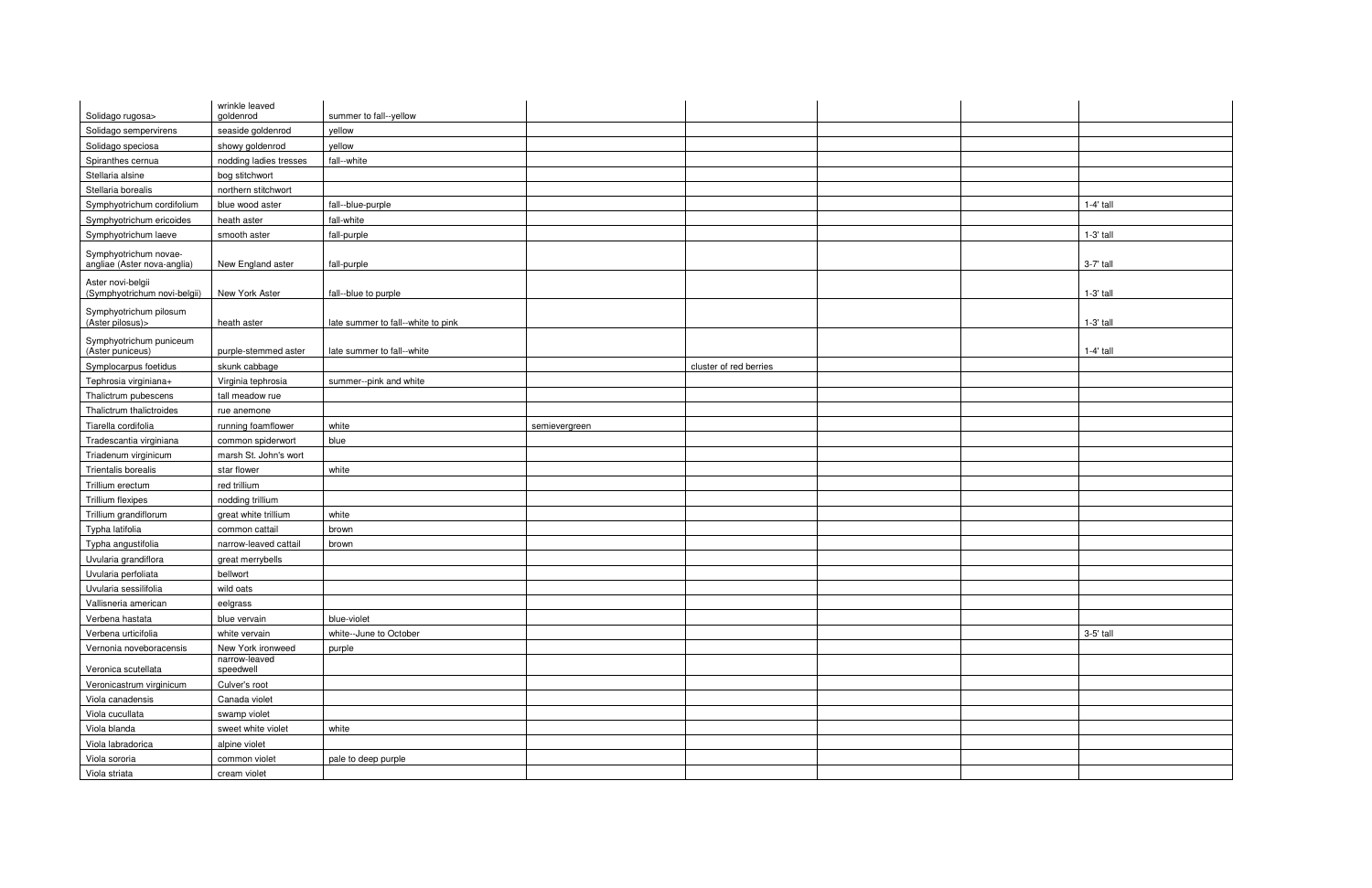| Zizia aptera                                    | heart-leaf Alexanders | yellow     |  |                |
|-------------------------------------------------|-----------------------|------------|--|----------------|
| Zizia aurea                                     | golden Alexanders     | yellow     |  |                |
|                                                 |                       |            |  |                |
|                                                 |                       |            |  |                |
| <b>FERNS</b>                                    |                       |            |  |                |
| Adiantum pedatum                                | maidenhair fern       |            |  |                |
| Asplenium platyneuron                           | ebony spleenwort      |            |  |                |
| Athyrium filix-femina                           | lady fern             |            |  |                |
| Dennstaedtia punctilobula*                      | hay scented fern      |            |  |                |
| Dryopteris clintoniana                          | Clinton's fern        |            |  |                |
| Dryopteris cristata                             | crested woodfern      |            |  |                |
| Drypoteris carthusiana                          | toothed woodfern      |            |  |                |
| Dryopteris goldiana                             | Goldie's fern         |            |  |                |
| Dryopteris marginalis                           | marginal woodfern     |            |  |                |
| Matteucia struthiopteris                        | ostrich fern          |            |  |                |
| Onoclea sensibilis                              | sensitive fern        |            |  |                |
| Osmunda cinnamomea                              | cinnamon fern         |            |  |                |
| Osmunda claytonia                               | interrupted fern      |            |  |                |
| Osmunda regalis                                 | royal fern            |            |  |                |
| Polypodium virginianum                          | common polypody       |            |  |                |
| Polystichum acrostichoides                      | Christmas fern        |            |  |                |
| Polystichum braunii                             | Braun's holly fern    |            |  |                |
| Polypodium virginianum                          | rock polypody         |            |  |                |
| Thelypteris noveboracensis                      | New York fern         |            |  |                |
| Thelypteris palustris                           | marsh fern            |            |  |                |
| Woodsia obtusa                                  | bluntlobe cliff fern  |            |  |                |
| Woodwardia virginica                            | Virginia chain fern   |            |  |                |
|                                                 |                       |            |  |                |
| <b>GRASSES AND GRASS-</b><br><b>LIKE PLANTS</b> |                       |            |  |                |
| Andropogon gerardii                             | big bluestem          | red-purple |  | 5-7' tall      |
| Andropogon virginicus                           | broomsedge            |            |  | 1.5-3' tall    |
| Bouteloua curtipendula                          | sideoats grama        |            |  | up to 2' tall  |
| Bromus purgans                                  | hairy wood chess      |            |  |                |
| Calamagrostis canadensis                        | bluejoint             |            |  | up to 5' tall  |
| Carex baileyi                                   | Bailey's sedge        |            |  |                |
| Carex comosa                                    | bearded sedge         |            |  | 8-20" tall     |
| Carex crinita                                   | crinkled sedge        |            |  | up to 4' tall  |
| Carex flaccosperma                              | blue wood sedge       |            |  |                |
| Carex grayi                                     | Gray's sedge          |            |  | $1-3'$ tall    |
| Carex intumescens                               | bladder sedge         |            |  |                |
| Carex lupulina                                  | hop sedge             |            |  | up to 4' tall  |
| Carex lurida                                    | lurid sedge           |            |  | up to 3' tall  |
| Carex pensylvanica                              | Pennsylvania sedge    |            |  | up to 16" tall |
| Carex plantaginea                               | plantain-leaved sedge |            |  |                |
| Carex platyphylla                               | broad-leaved sedge    |            |  |                |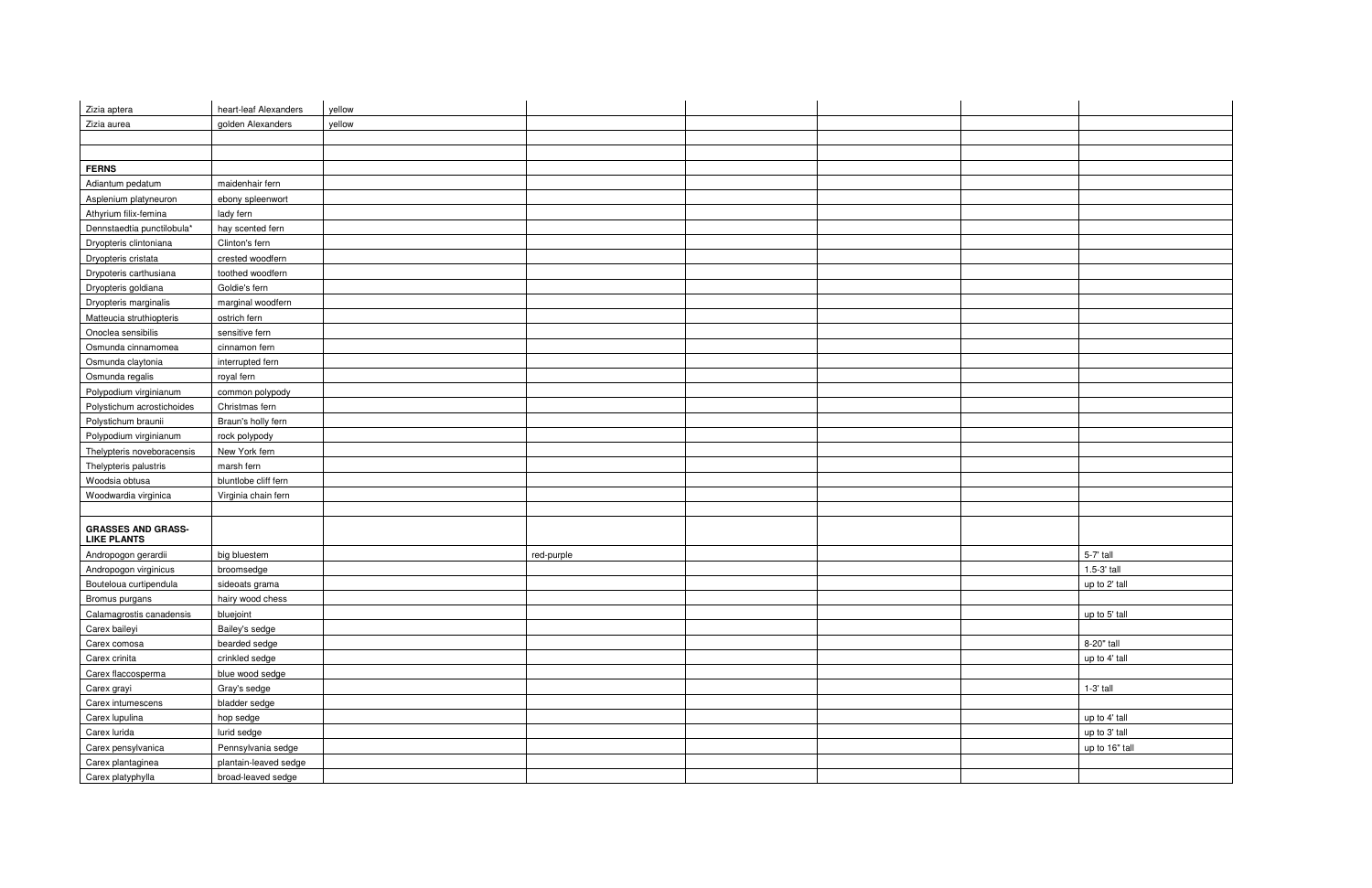| Carex scoparia           | broom sedge          |        |            |                      |  |                |
|--------------------------|----------------------|--------|------------|----------------------|--|----------------|
| Carex stipata            | awl-fruited sedge    |        |            |                      |  |                |
| Carex stricta            | tussock sedge        |        |            |                      |  | up to 3' tall  |
| Carex vulpinoidea        | fox sedge            |        |            |                      |  | up to 3' tall  |
| Cinna arundinacea        | common woodreed      |        |            |                      |  | up to 5' tall  |
| Cyperus strigosus        | umbrella sedge       |        |            |                      |  |                |
| Deschampia cespitosa     | tufted hairgrass     |        |            |                      |  |                |
| Dulichium arundinaceum   | three way sedge      |        |            |                      |  | up to 3' tall  |
| Eleocharis acicularis    | needle spikerush     |        |            |                      |  |                |
| Eleocharis obtusa        | blunt spike rush     |        |            |                      |  | up to 2' tall  |
| Elymus canadensis        | Canada wild rye      |        | persistent |                      |  | 3-6' tall      |
| Elymus hystrix           | bottlebrush grass    |        |            | spiky seed heads     |  | 2-5' tall      |
| Elymus riparius          | riverbank wild rye   |        |            |                      |  | 3-5' tall      |
| Elymus virginicus        | Virginia wild rye    |        |            |                      |  | 3-6' tall      |
| Eragrostis spectabilis   | purple lovegrass     |        |            |                      |  |                |
| Equisetum arvense        | Common horsetail     |        |            |                      |  |                |
| Equisetum hyemale        | horsetail rush       |        |            |                      |  |                |
| Glyceria canadensis      | Canada mannagrass    |        |            |                      |  |                |
| Glyceria septentrionalis | Eastern mannagrass   |        |            |                      |  |                |
| Glyceria striata         | Fowl mannagrass      |        | reddish    |                      |  | up to 4' tall  |
| Juncus canadensis        | Canada rush          |        |            |                      |  | up to 3' tall  |
| Juncus effusus           | soft rush            |        |            |                      |  | up to 4' tall  |
| Juncus tenuis            | path rush            |        |            |                      |  |                |
| Leersia oryzoides        | rice cutgrass        |        |            |                      |  | up to 3' tall  |
| Leersia virginica        | white grass          |        |            |                      |  |                |
| Luzula acuminata         | hairy woodrush       |        |            |                      |  |                |
| Luzula multiflora        | common woodrush      |        |            |                      |  |                |
| Muhlenbergia capillaris  | hairy-awn muhly      |        |            |                      |  |                |
| Panicum clandestinum     | deer tongue grass    |        |            |                      |  | 1-3' tall      |
| Panicum rigidulum        | redtop panicgrass    |        |            |                      |  |                |
| Panicum virgatum         | switchgrass          | purple | yellow     |                      |  | 4-6' tall      |
| Phalaris arundinacea     | reed canary grass    |        |            |                      |  | 2-6' tall      |
| Phragmites australis     | common reed grass    |        |            |                      |  |                |
| Schizachyrium scoparium  | little bluestem      |        | red-gold   | fluffy white seeds   |  | 2-3' tall      |
| Scirpus atrovirens       | green bulrush        |        |            |                      |  | up to 5' tall  |
| Scirpus cyperinus        | wool grass           |        |            |                      |  | up to 5' tall  |
| Scirpus pungens          | common threesquare   |        |            |                      |  |                |
| Scirpus validus          | softstem bulrush     |        |            |                      |  | up to 10' tall |
| Sorghastrum nutans       | indiangrass          |        |            | large gold seedheads |  | up to 6' tall  |
| Sporobolus clandestinus  | rough dropseed       |        |            |                      |  |                |
| Sporobolus heterolepsis  | prairie dropseed     |        |            |                      |  |                |
| Sparganium androcladum   | branching burr reed  |        |            |                      |  |                |
| Sparganium americanum    | burreed              |        |            |                      |  |                |
| Spartina alterniflora    | smooth cordgrass     |        |            |                      |  |                |
| Spartina pectinata       | freshwater cordgrass |        |            |                      |  |                |
| Tripsacum dactyloides    | northern gamagrass   |        |            |                      |  |                |